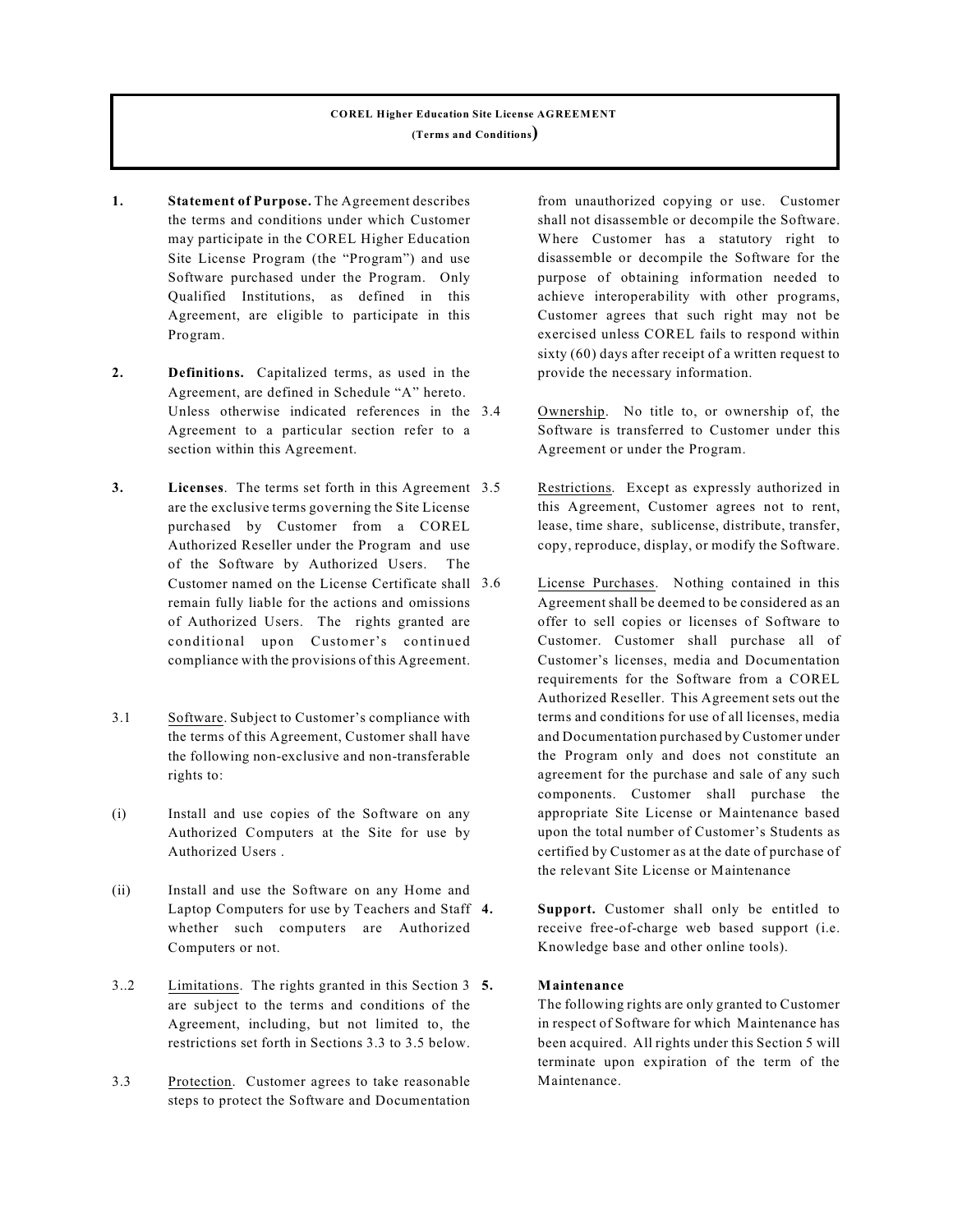- 5.1 Upgrade Protection. Subject to Section 5.3, Licensee shall have the right to install copies of any Upgrades of the Software to supplement or replace copies of prior releases of the Software, as authorized under this Agreement. If Licensee requires additional copies of the media for such Upgrades, Licensee must purchase such media from a COREL Authorized Reseller.
- 5.2 Updates. Licensee shall be entitled to obtain Updates by requesting one copy of the media for such Updates from COREL or its authorized representative. Licensee shall have the right to make and distribute copies of any such Updates of the Software to supplement or replace, as the Update requires, copies of prior releases of the Software, up to the number of Desktops authorized under Licensee's License. Licensee shall be entitled to purchase additional copies of the media for such Updates from COREL or its authorized representative.
- 5.3 Availability. Nothing in this Agreement shall be construed to warrant or imply that Upgrades and/or Updates will be produced for any product or, if so produced, when such Upgrades and/or Updates will be  $\tau$ . made commercially available.
- 5.4 Right to Distribute to Students. During the term of  $7.1$ Maintenance Customer shall have the right to replicate copies of the Software in respect of which it has acquired Maintenance and distribute copies to Students 7.2 for use on their personal computers. COREL will provide a gold master of the Software to the Customer for this purpose incorporating a unique serial number to be printed on all CDs. Customer shall reproduce the gold master as provided and shall not modify any of the artwork. Customer shall verify the identity of each individual to whom it distributes the Software to ensure that they qualify as Students. Customer shall not distribute more than one copy of the Software to each Student. Use of such copies by Students will be governed by the terms of the accompanying End User License Agreement. In the event that Customer charges Students for the cost of replication, such charges shall not exceed ten (10) Dollars per copy. Upon expiration of Maintenance Customer shall immediately cease  $7.4$ distribution of the Software and return the gold master to COREL.
- 5.5 Support. Customer is entitled to five (5) incidents of Priority Technical Support. Support will be provided from COREL's help desk to a designated contact at Customer's help desk. Any unused Incidents will expire at the end of the Maintenance period.
- **6. Audit Rights.** A maximum of once per Annual Period or more frequently if COREL has reason to believe that Customer is not in compliance with the licensing provisions of this Agreement, COREL may, at its own expense and upon not less

than forty-eight (48) hours prior written notice, audit Customer's use of the Software. Customer shall provide reasonable access and assistance to COREL, its agents or representatives, to permit such an audit to be conducted effectively. If the audit shows that Customer has understated its total number of Students as certified at the time of purchase, Customer shall immediately purchase, from a COREL Authorized Reseller, sufficient licenses to support the actual number of Students which should have been purchased at the time of certification. If Customer has understated its use by more than five percent (5%) or if Customer has permitted use by non-Authorized Users, Customer shall pay the reasonable expenses of the audit. Customer shall maintain adequate records evidencing its use and licensing of the Software during the terms of this Agreement and until two years after termination or expiration hereof.

## **7. Term and Termination.**

- Term. The term of this Agreement is perpetual subject to the provisions of Section 7.2 below.
- Termination. The Agreement shall terminate on the thirtieth (30th) day after COREL gives Customer written notice of breach by Customer of any material term or condition of this Agreement unless the breach is cured before that day.
- 7.3 Effect of Termination or Expiration. Upon termination or expiration of this Agreement, Customer's rights under this Agreement shall immediately expire. Customer shall de-install, and shall certify to COREL that it has deinstalled, all copies of the Software.
	- Remedies. Nothing in this Agreement is intended to waive or limit any remedy available to COREL at law or in equity, including without limitation any remedy available under International copyright laws.
		- Limited Warranty/Liability Limitation. THE SOFTWARE IS LICENSED BY COREL TO CUSTOMER ON AN "AS IS" BASIS. IF CUSTOMER PURCHASES DEFECTIVE MEDIA OR DOCUMENTATION RELATING TO THE SOFTWARE, CUSTOMER MAY RETURN THEM TO COREL WITHIN NINETY (90) DAYS OF THE DATE OF PURCHASE, AND THEY WILL BE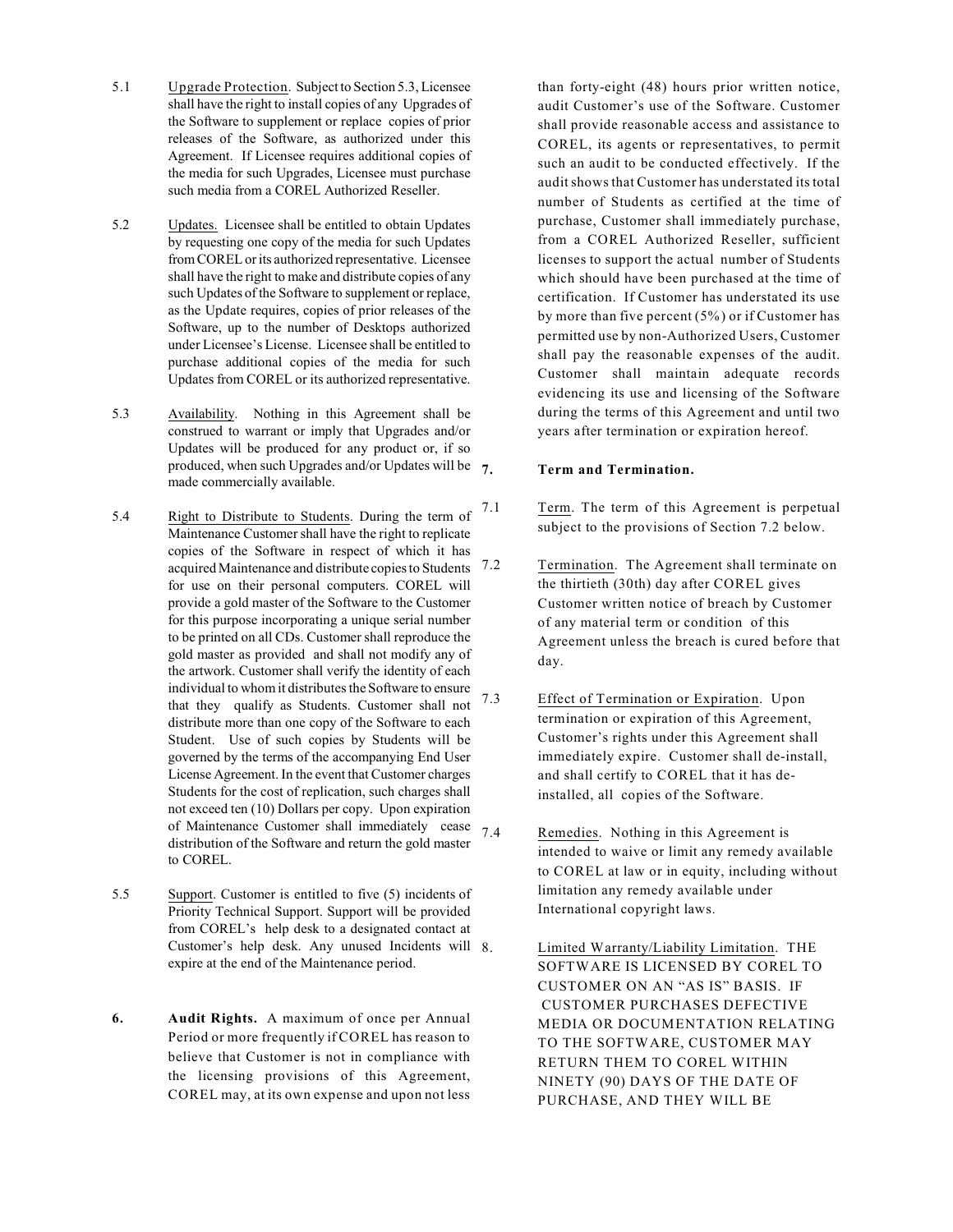REPLACED AT NO CHARGE. THESE WARRANTIES ARE IN LIEU OF ANY OTHER WARRANTIES, EXPRESS OR IMPLIED, WRITTEN OR ORAL, ARISING BY STATUTE, OPERATION OF LAW, COURSE OF DEALING, USAGE OF TRADE OR OTHERWISE, INCLUDING THE IMPLIED WARRANTIES OF MERCHANTABILITY, SATISFACTORY QUALITY, MERCHANTABLE QUALITY AND FITNESS FOR A PARTICULAR PURPOSE. IN NO EVENT WILL COREL OR ITS LICENSORS BE LIABLE TO CUSTOMER FOR DAMAGES INCLUDING ANY LOSS OF PROFITS, LOST SAVINGS, OR OTHER INCIDENTAL OR CONSEQUENTIAL DAMAGES ARISING OUT OF CUSTOMER'S USE OF OR INABILITY TO USE THE SOFTWARE, EVEN IF COREL, ITS LICENSORS OR AN AUTHORIZED COREL RESELLER HAS BEEN ADVISED OF THE POSSIBILITY OF SUCH DAMAGES OR SUCH DAMAGES ARE FORESEEABLE.

# 9. **U.S. Government Rights.**

9.1 U.S. GOVERNMENT RIGHTS. The Software under this Agreement is "commercial computer software" as that term is described in 48 C.F.R.  $252.227 - 7014(a)(1)$ . If acquired by or on behalf of a civilian agency, the U.S. Government acquires this commercial computer software and/or commercial computer software documentation subject to the terms of this Agreement as specified in 48 C.F.R. 12.212 (Computer Software) and 12.211 (Technical Data) of the Federal Acquisition Regulations ("FAR") and its successors. If acquired by or on behalf of any agency within the Department of Defense ("DOD"), the U.S. Government acquires this commercial computer software and/or commercial computer software documentation subject to the terms of this Agreement as specified in 48 C.F.R. 227.7202 of the DOD FAR Supplement ( " D F A R" ) and its succe sso r s. **The contractor/manufacturer is Corel Corporation, 1600 Carling Ave., Ottawa, Ontario, Canada, K1Z 8R7.**

#### **10. Miscellaneous**

10.1 Modifications/Amendments. Except as

specifically provided for herein, all modifications require a mutual written agreement signed by authorized signing officers both parties.

- 10.2 Superseding Agreement. This Agreement is the entire agreement between the parties with respect to its subject matter, and supersedes any prior agreement between the parties, whether written or oral. During the term hereof, this Agreement shall govern Customer's use of all Software acquired and/or used under the Program.
- 10.3 Governing Law. This Agreement shall be governed by the laws of the State of Delaware. Customer hereby consents and attorns to the jurisdiction of the courts of such state. Each party waives any right, and agrees not to apply to have any disputes under this Agreement tried or otherwise determined by a jury, except where required by law.
- 10.4 Severability. The inability to enforce any provision hereof shall not affect the right to enforce any other provisions; provided, however, that if any material element of this Agreement is found to be unenforceable, this Agreement may be terminated by the party attempting to enforce such element.
	- Binding Effect/Assignment. This Agreement is binding upon the parties' respective representative, successors, and assigns; however, Customer shall not assign this Agreement without the prior written consent of COREL. COREL shall be entitled to assign this Agreement at any time.
	- Survival. The provisions of Sections 7.3, 9, and 10 shall survive termination or expiration of this Agreement.
	- Language. The original of this Agreement has been written in English and Customer waives any right it may have under the laws of Customer's territory to have this Agreement written in any other language. Customer represents that it has the ability to read and write in English and has read and understands this Agreement. If this Agreement is translated into a language other than English, the English version and interpretation shall govern and prevail. All communications between the parties hereunder shall be in English.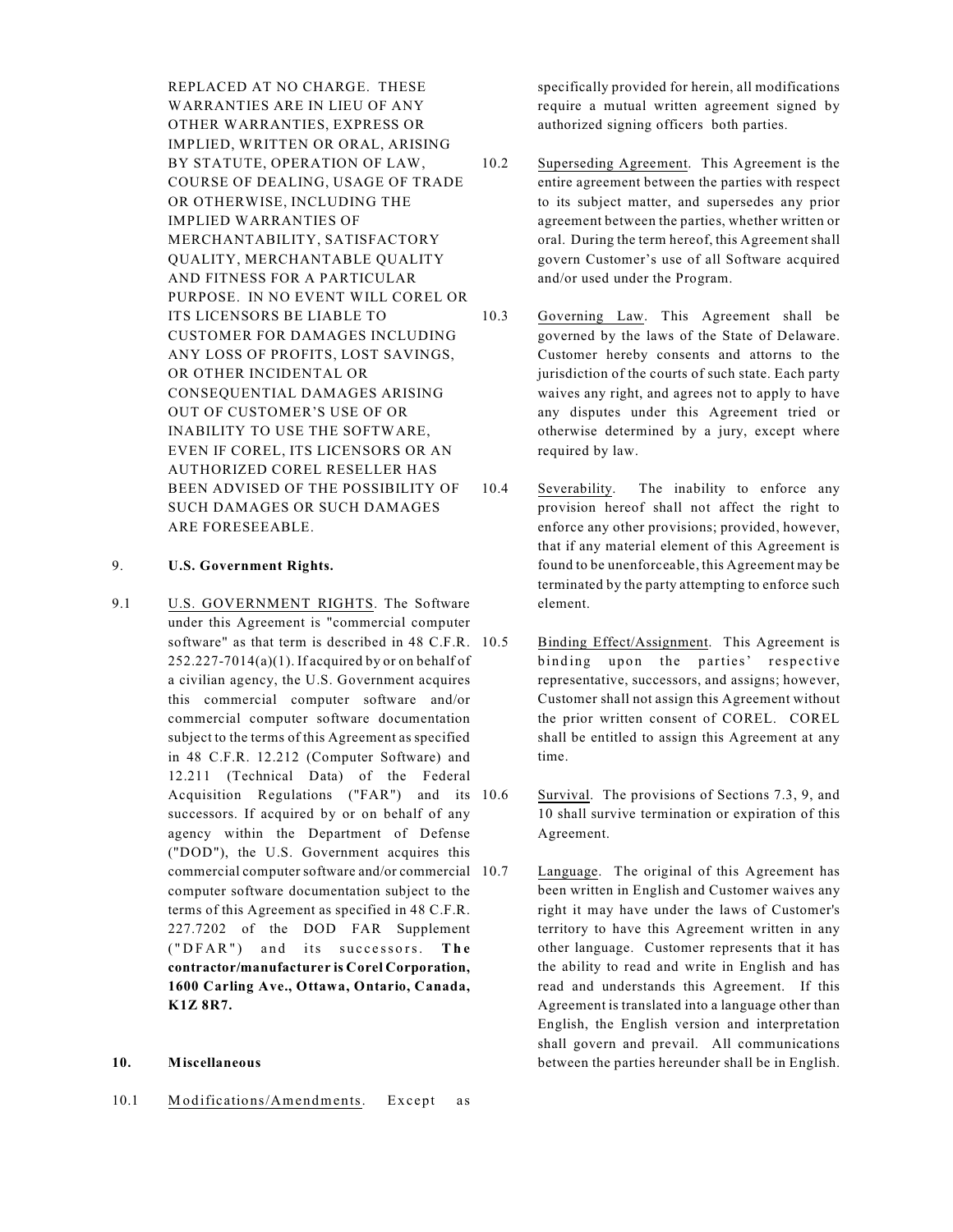### **SCHEDULE "A"**

#### **Definitions**

The following definitions shall apply to this Agreement:

Authorized Computer means any computer which is owned or controlled by the Customer.

Authorized User. means any Student, Teacher, staff or faculty member of the Customer.

Agreement. means this agreement and any schedules attached hereto.

Corel Authorized Reseller. means any reseller approved by COREL to sell Software under this Program as communicated from time to time by COREL to Customer.

Customer. means, the Qualified Institution or department, faculty or distinct organizational unit of any Qualified Institution who has the legal capacity and authority to enter into this Agreement and in whose name the Certificate for the Site License is issued.

Documentation. means the end user manuals in hard copy and/or electronic format relating to the Software and provided with the standard, retail, shrinkwrap versions of the Software.

Qualified Institution. means a university, technical college or other public or private accredited institution providing higher education school whose sole purpose is to provide educational instruction. The institution must be accredited by an association recognized by its County's/State's/Province's ministry or department of education and which is located in the United States of America or Canada.

Site means a campus, department, faculty or other distinct organizational unit of any Qualified Institution as specified on the License Certificate issued by COREL.

Software. means (collectively or individually, as the context requires) the COREL software product or products licensed under this Site License, as updated by COREL from time to time, together with any Documentation, Updates and/or Upgrades licensed by Customer under this Agreement.

Student. means any individual registered as a part time or full time student with the Customer.